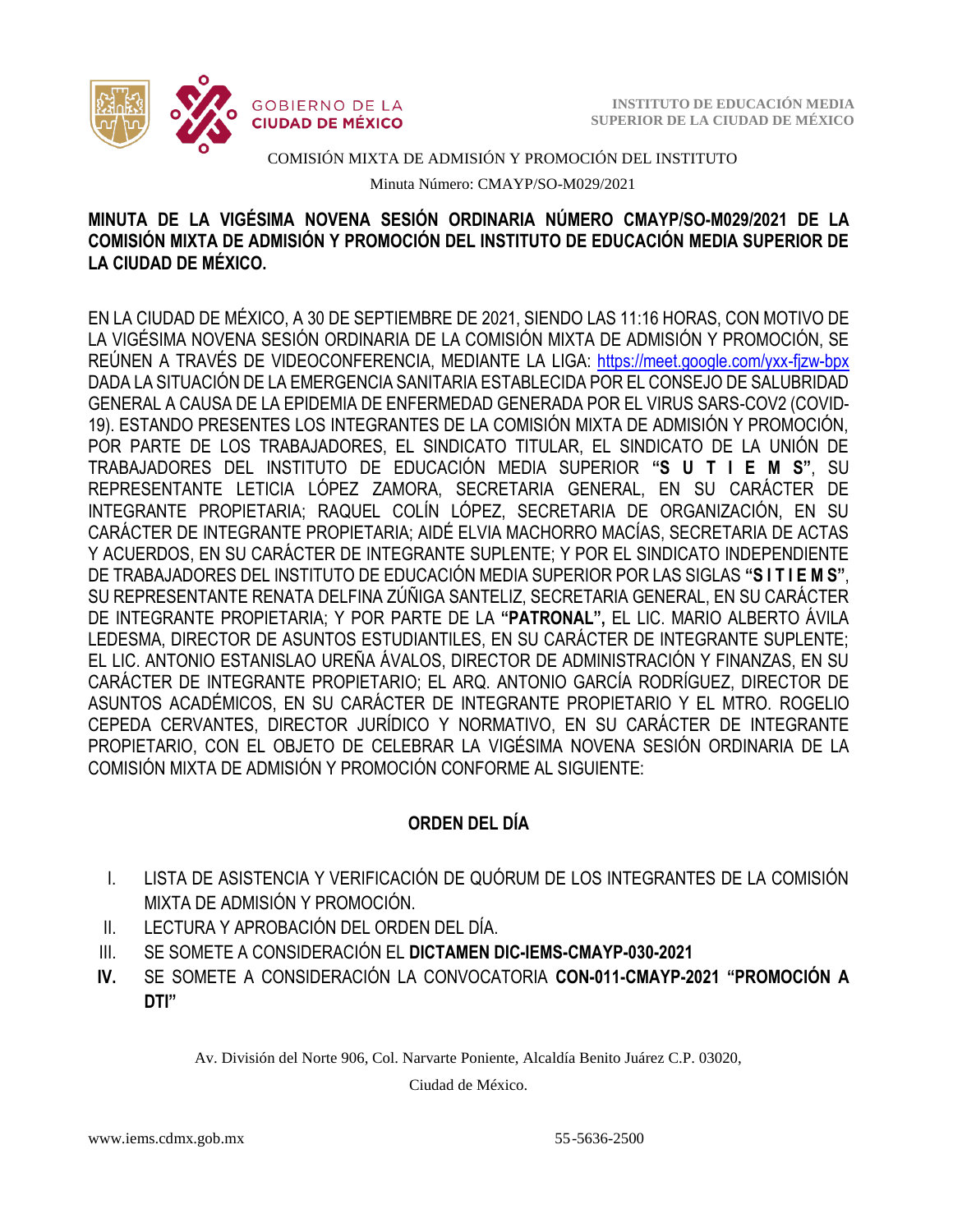

Minuta Número: CMAYP/SO-M029/2021

- V. INFORMACIÓN DE LOS RESULTADOS DE LAS MESAS DE TRABAJO PARA AVANZAR LA DICTAMINACIÓN DE LA CONVOCATORIA DE PROMOCIÓN DE TRABAJADORES ADMINISTRATIVOS **CON-005-CMAYP-2021,** ASÍ COMO LA PUESTA EN CONSIDERACIÓN DEL PLENO DE LA COMISIÓN DE RUTAS DE SOLUCIÓN PARA LLEVAR A CABO LA DICTAMINACIÓN.
- VI. ASUNTOS GENERALES. INFORMAR SOBRE LAS PLAZAS VACANTES POR DEFUNCIÓN A LA FECHA, Y EN SEGUNDO LUGAR, SOBRE EL STATUS DE LAS GESTIONES REALIZADAS POR EL INSTITUTO PARA LAS PLAZAS DE NUEVA CREACIÓN QUE SERVIRÁN PARA CUBRIR LOS CAMBIOS OTORGADOS PARA LOS PLANTELES ALVARO OBREGÓN III, PRIMER CICLO, IZTAPALAPA V, SEGUNDO CICLO, GAM III, TERCER CICLO.
- VII. SE SOMETE A CONSIDERACIÓN LA FECHA PARA LA CELEBRACIÓN DE LA TRIGÉSIMA SESIÓN ORDINARIA DE LA COMISIÓN.

### **M I N U T A**

**PRIMERO. -** DE ACUERDO CON LA LISTA DE ASISTENCIA DE LOS INTEGRANTES DE LA COMISIÓN, EXISTE QUÓRUM LEGAL VÁLIDO PARA LLEVAR A CABO LA VIGÉSIMA NOVENA SESIÓN ORDINARIA DE LA COMISIÓN MIXTA DE ADMISIÓN Y PROMOCIÓN.

**SEGUNDO. -** PREVIA LECTURA SE APRUEBA EL ORDEN DEL DÍA PROPUESTO POR LOS INTEGRANTES.

**TERCERO. -** LOS INTEGRANTES DE LA COMISIÓN MIXTA DE ADMISIÓN Y PROMOCIÓN APRUEBAN EN TODAS Y CADA UNA DE SUS PARTES EL DICTAMEN **DIC-IEMS-CMAYP-030-2021,** LO ANTERIOR PARA TODOS LOS EFECTOS ADMINISTRATIVOS CORRESPONDIENTES.

EL SUTIEMS DECLARA NO ESTAR DE ACUERDO EN LOS CRITERIOS UTILIZADOS POR LAS CONTRAPARTES EN LOS CASOS DE LAS INCONFORMIDADES UNO Y DOS. DEBIDO A QUE CONSIDERAN SE DICTAMINA DE MANERA DISCRECIONAL AL NO UTILIZARSE EL MISMO CRITERIO PARA LA REVISIÓN DE LOS CASOS PRESENTADOS A ESTA COMISIÓN.

RATIFICAMOS LO EXPUESTO EN LA MINUTA 028 QUE A LA LETRA DICE: "SITIEMS EN TODOS LOS CASOS EXPUESTOS EN EL DICTAMEN SIEMPRE SE APEGA AL CCT, RIT, RCMAYP Y CONVOCATORIAS, SIN MENOSCABO DE LOS DERECHOS DE LAS Y LOS TRABAJORES, ASIMISMO SE HACE LA PETICIÓN A LA COMISIÓN QUE SE DÉ TRÁMITE A TODOS LOS PROCESOS PENDIENTES COMO SON: LAS CONVOCATORIAS DE PROMOCIÓN DEL PERSONAL ADMINISTRATIVO, CONVOCATORIAS DE LA CLÁUSULA 83, PERMISO ESPECIAL Y CONVOCATORIA DE TURNO Y/O PLANTEL DE PERSONAL ADMINISTRATIVO".

Av. División del Norte 906, Col. Narvarte Poniente, Alcaldía Benito Juárez C.P. 03020,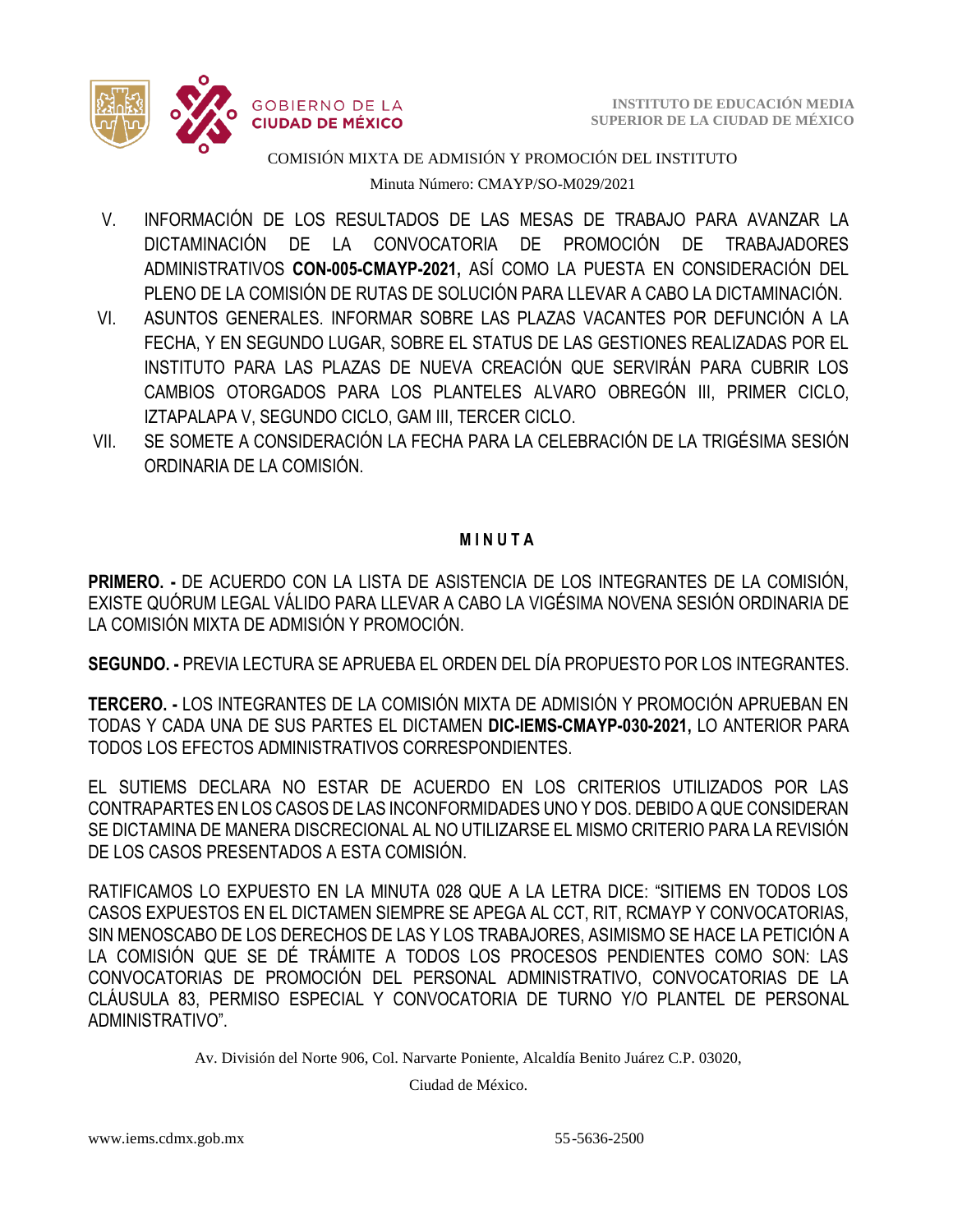

Minuta Número: CMAYP/SO-M029/2021

 **CUARTO. –** LOS INTEGRANTES DE LA COMISIÓN MIXTA DE ADMISIÓN Y PROMOCIÓN APRUEBAN EN TODAS Y CADA UNA DE SUS PARTES LA CONVOCATORIA CON-011-CMAYP-2021, LO ANTERIOR PARA TODOS LOS EFECTOS ADMINISTRATIVOS CORRESPONDIENTES

SUTIEMS SOLICITA A LA DIRECCIÓN ACADÉMICA QUE HAGA A LA MAYOR BREVEDAD POSIBLE UNA CONVOCATORIA PARA EL ANÁLISIS DE LOS PERFILES PROFESIOGRÁFICOS A LAS MACROACADEMIAS. PARA QUE ESTOS CRITERIOS SE DEFINAN A PARTIR DE CRITERIOS TÉCNICOS EN LAS SUBSECUENTES CONVOCATORIAS. SEÑALAMOS NUESTRA ABSOLUTA INCONFORMIDAD EN QUE SE DEFINAN A PARTIR DE VOTACIONES DENTRO DE ESTA COMISIÓN QUE NO ESTÁN ESTABLECIDAS NI EN EL CCT NI EN EL REGLAMENTO DE ÉSTA.

SOLICITAMOS TAMBIÉN A LA DIRECCIÓN ADMINISTRATIVA NOS HAGA ENTREGA DE LOS LINEAMIENTOS DE LA ADMINISTRACIÓN PÚBLICA EN LOS QUE SE ESTABLECEN LAS REGLAS PARA LAS PLAZAS DE NUEVA CREACIÓN Y CÓDIGO CF. TAMBIÉN RECHAZAMOS EL USO DE LINEAMIENTOS REDACTADOS DE MANERA UNILATERAL Y QUE DEJAN DE LADO LO ESTABLECIDO EN EL CONTRATO COLECTIVO Y EN EL REGLAMENTO DE LA COMISIÓN MIXTA DE ADMISIÓN Y PROMOCIÓN SOLICITANDO QUE TODO EL TIEMPO SE RESPETE EL TRABAJO BILATERAL

SITIEMS PRECISA QUE LAS ATRIBUCIONES DEL REGLAMENTO DE CMAyP SE ENCUENTRAN EN EL CAPÍTULO II, ARTÍCULO 5 DEL REGLAMENTO DE LA COMISIÓN MIXTA DE ADMISIÓN Y PROMOCIÓN.

LA DIRECCIÓN DE ADMINISTRACIÓN Y FINANZAS SOLICITA A ESTA COMISIÓN RESPECTO A LAS NORMAS, EN EL CASO QUE NOS OCUPA ESTATUTO ORGÁNICO DEL INSTITUTO DE EDUCACIÓN MEDIA SUPERIOR DE LA CIUDAD DE MÉXICO, ARTÍCULO 19, FRACCIÓN OCTAVA "A LA DIRECCIÓN DE ASUNTOS ACADÉMICOS LE CORRESPONDE … ELABORAR Y SUPERVISAR LOS MECANISMOS PARA EL INGRESO, SEGUIMIENTO Y EVALUACIÓN DEL DESEMPEÑO DEL PERSONAL DOCENTE DEL INSTITUTO", ASÍ COMO EL REGLAMENTO DE LA COMISIÓN MIXTA DE ADMISIÓN Y PROMOCIÓN, ARTÍCULO 33, FRACCIÓN IV "EN CASO DE ASPIRANTES A TRABAJADOR ACADÉMICO DEBERÁ COMPROBAR, MEDIANTE EL TÍTULO Y LA CEDULA PROFESIONAL, HABER REALIZADO ESTUDIOS COMPLETOS EN CUALQUIER INSTITUCIÓN NACIONAL O EXTRANJERA, EN LA ESPECIALIDAD RELACIONADA CON EL TRABAJO QUE VA A DESEMPEÑAR DE ACUERDO AL PERFIL ESTABLECIDO EN EL PRESENTE REGLAMENTO. EN EL CASO DE LOS ESTUDIOS DE POSGRADO Y PARA EL CASO DE LICENCIATURA EN NUEVAS CATEGORÍAS ACADÉMICAS, SE TOMARÁN EN CUENTA EQUIVALENCIAS O ESTUDIOS AFINES AL ÁREA, **SIEMPRE QUE ASÍ LO ACUERDE LA CMAyP**". A SU VEZ SE HACE UN EXHORTO A LOS INTEGRANTES DE ESTA COMISIÓN PARA QUE NADA NI NADIE ESTÉ POR ENCIMA DE LAS NORMAS QUE NOS RIGEN.

**QUINTO. -** CON EL PROPÓSITO DE AVANZAR EN LA DICTAMINZACIÓN DE LA CONVOCATORIA **CON-005- CMAYP-2021** EMITIDA EL 24 DE JUNIO DEL PRESENTE, ASÍ COMO LA FE DE ERRATAS DEL 01 DE JULIO.

Av. División del Norte 906, Col. Narvarte Poniente, Alcaldía Benito Juárez C.P. 03020,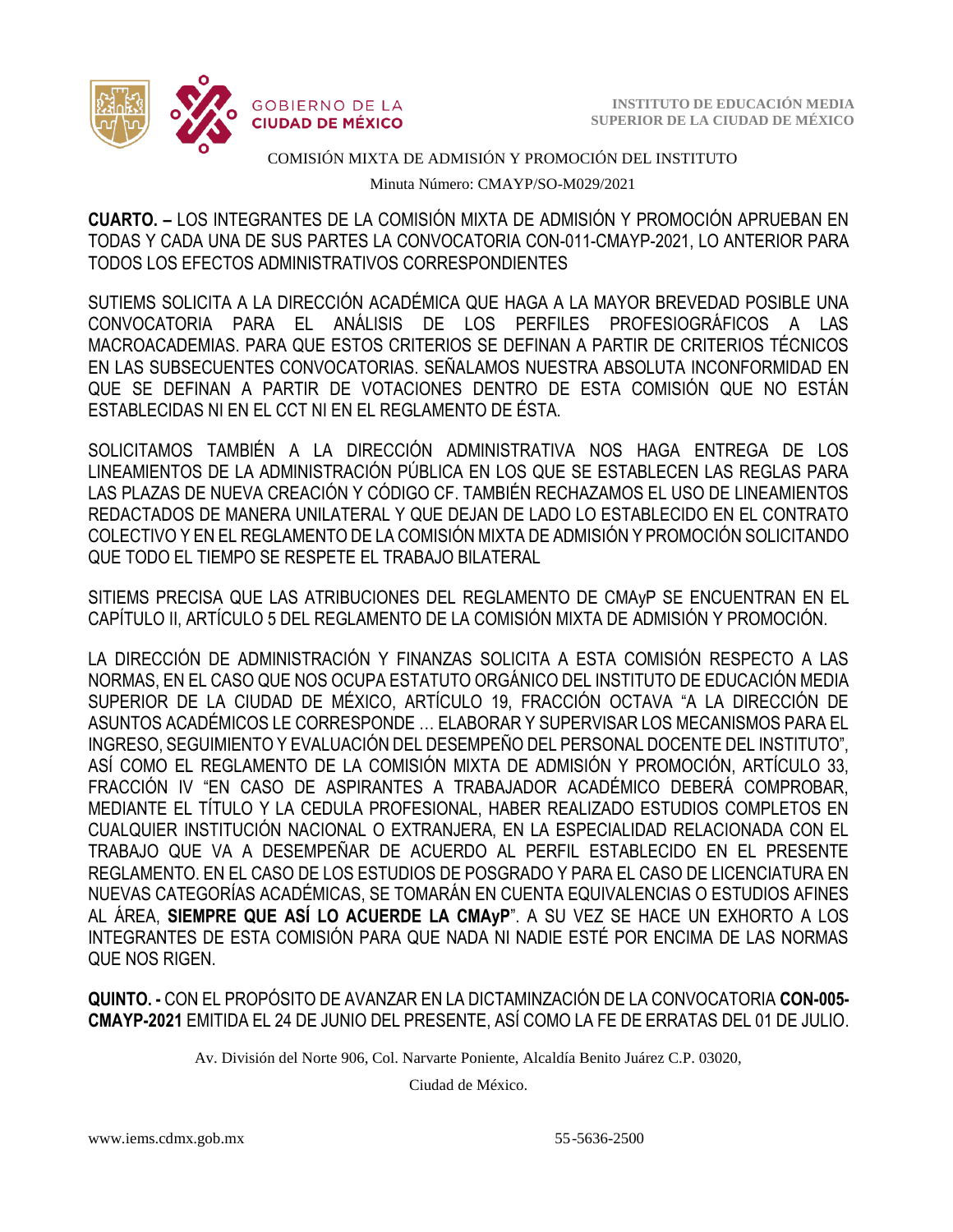



Minuta Número: CMAYP/SO-M029/2021

 SE LLEVÓ LA CONTINUACIÓN DE LA SESIÓN ORDINARIA DE ESTA COMISIÓN EL LUNES 04 DE OCTUBRE DE 2021. SE ACUERDA MANTENER LA REVISIÓN DE LOS FOLIOS PARA DAR PASO A LA DICTAMINACIÓN.

**SEXTO. –** QUE SE NOS INFORME LAS PLAZAS DE DEFUNCIÓN Y LOS PROCESOS DE ACUERDO A LOS TIEMPOS.

SITIEMS PIDE A ESTA COMISIÓN ESTABLECER FECHAS PARA REUNIONES EXTRAORDINARIAS Y REALIZAR LA DICTAMINACIÓN DE LAS TRES CONVOCATORIAS MENCIONADAS EN EL PUNTO TERCERO Y YA DAR SOLUCIÓN A LAS MISMAS

EN RELACIÓN CON EL CUMPLIMIENTO A LO DISPUESTO EN EL RCMAyP, ARTÍCULO 7 LA DIRECCIÓN DE ADMINISTRACIÓN Y FINANZAS SE COMPROMETE A ENTREGAR EN LOS PRIMEROS 7 DÍAS HÁBILES DE CADA MES LA ACTUALIZACIÓN CORRESPONDIENTE CON CORTE AL ÚLTIMO DÍA HÁBIL DEL MES ANTERIOR.

**SÉPTIMO. -** SE ACUERDA FECHA PARA LA CELEBRACIÓN DE LA TRIGÉSIMA SESIÓN ORDINARIA DE LA COMISIÓN MIXTA DE ADMISIÓN Y PROMOCIÓN EL 22 DE OCTUBRE DE 2021, A LAS 11:00 HORAS. SE ENVIARÁ MEDIANTE CORREO ELECTRÓNICO LA LIGA DE LA VIDEOCONFERENCIA A LOS INTEGRANTES, PREVIO A LA SESIÓN RESPECTIVA.

**OCTAVO. -** LOS ACUERDOS TOMADOS EN LA PRESENTE SESIÓN, SON VÁLIDOS Y SURTIRÁN SUS EFECTOS LEGALES Y JURÍDICOS EN TÉRMINOS DE LO DISPUESTO POR EL NUMERAL TERCERO, PÁRRAFOS SÉPTIMO Y OCTAVO DEL "ACUERDO POR EL QUE SE AUTORIZA EL USO DE MEDIOS REMOTOS TECNOLÓGICOS DE COMUNICACIÓN COMO MEDIOS OFICIALES PARA CONTINUAR CON LAS FUNCIONES ESENCIALES Y SE ESTABLECEN MEDIDAS PARA LA CELEBRACIÓN DE LAS SESIONES DE LOS ÓRGANOS COLEGIADOS EN LAS DEPENDENCIAS, ÓRGANOS DESCONCENTRADOS, ENTIDADES DE LA ADMINISTRACIÓN PÚBLICA Y ALCALDÍAS DE LA CIUDAD DE MÉXICO, CON MOTIVO DE LA EMERGENCIA SANITARIA POR CAUSA DE FUERZA MAYOR DEL CONSEJO DE SALUD DE LA CIUDAD DE MÉXICO", PUBLICADO EN LA GACETA OFICIAL DE LA CIUDAD DE MÉXICO EL 06 DE ABRIL DE 2020.

**NOVENO. -** AGOTADOS EN SU TOTALIDAD LOS ASUNTOS DEL ORDEN DEL DÍA, LOS INTEGRANTES DE LA COMISIÓN EXPRESARON SU CONSENTIMIENTO SIN MEDIAR ALGÚN VICIO DE LA VOLUNTAD RESPECTO DE LA MINUTA EMITIDA, LA QUE SURTIRÁ SUS EFECTOS LEGALES A PARTIR DE SU PUBLICACIÓN EN LA PÁGINA OFICIAL DEL INSTITUTO DE CONFORMIDAD CON EL NUMERAL OCTAVO DE LA PRESENTE MINUTA, Y LAS FIRMAS AUTÓGRAFAS DE LOS QUE EN ELLA INTERVINIERON SE ASENTARAN UNA VEZ TERMINADA LA EMERGENCIA SANITARIA.

Av. División del Norte 906, Col. Narvarte Poniente, Alcaldía Benito Juárez C.P. 03020,

-----------------------------------------------------------------------------------------------------------------------------------------------------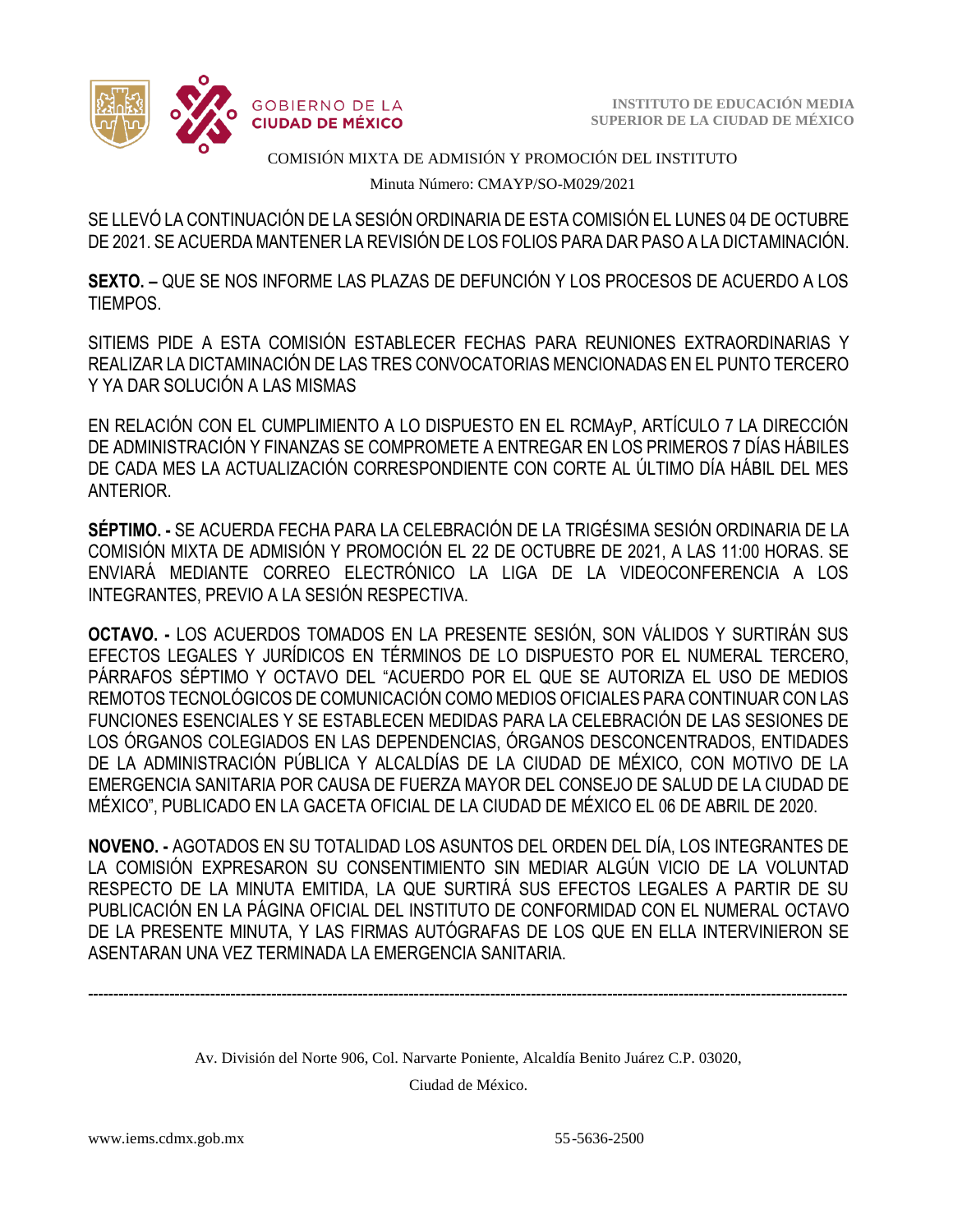

 **INSTITUTO DE EDUCACIÓN MEDIA SUPERIOR DE LA CIUDAD DE MÉXICO**

### COMISIÓN MIXTA DE ADMISIÓN Y PROMOCIÓN DEL INSTITUTO

Minuta Número: CMAYP/SO-M029/2021

ESTE DOCUMENTO SE CONCLUYE SIENDO LAS 15:44 HORAS DEL 14 DE OCTUBRE DE 2021 ---------------

------------------------------------------------------------------------------------------------------------------------------------------------

**FIRMAN LAS PARTES**

## **POR PARTE DE LOS TRABAJADORES DEL IEMSCDMX**

# **LETICIA LÓPEZ ZAMORA RENATA DELFINA ZÚÑIGA SANTELIZ**

INTEGRANTE PROPIETARIA SECRETARIA GENERAL DEL SINDICATO DE LA UNIÓN DE TRABAJADORES DEL INSTITUTO DE EDUCACIÓN MEDIA SUPERIOR (SUTIEMS)

INTEGRANTE PROPIETARIA SECRETARIA GENERAL DEL SINDICATO INDEPENDIENTE DE TRABAJADORES DEL INSTITUTO DE EDUCACIÓN MEDIA

SUPERIOR (SITIEMS)

# **RAQUEL COLÍN LÓPEZ AIDÉ ELVIA MACHORRO MACÍAS**

INTEGRANTE PROPIETARIA SECRETARIA DE ORGANIZACIÓN DEL SINDICATO DE LA UNIÓN DE TRABAJADORES DEL INSTITUTO DE EDUCACIÓN MEDIA SUPERIOR (SUTIEMS)

INTEGRANTE SUPLENTE SECRETARIA DE ACTAS Y ACUERDOS DEL SINDICATO DE LA UNIÓN DE TRABAJADORES DEL INSTITUTO DE EDUCACIÓN MEDIA SUPERIOR (SUTIEMS)

Av. División del Norte 906, Col. Narvarte Poniente, Alcaldía Benito Juárez C.P. 03020, Ciudad de México.